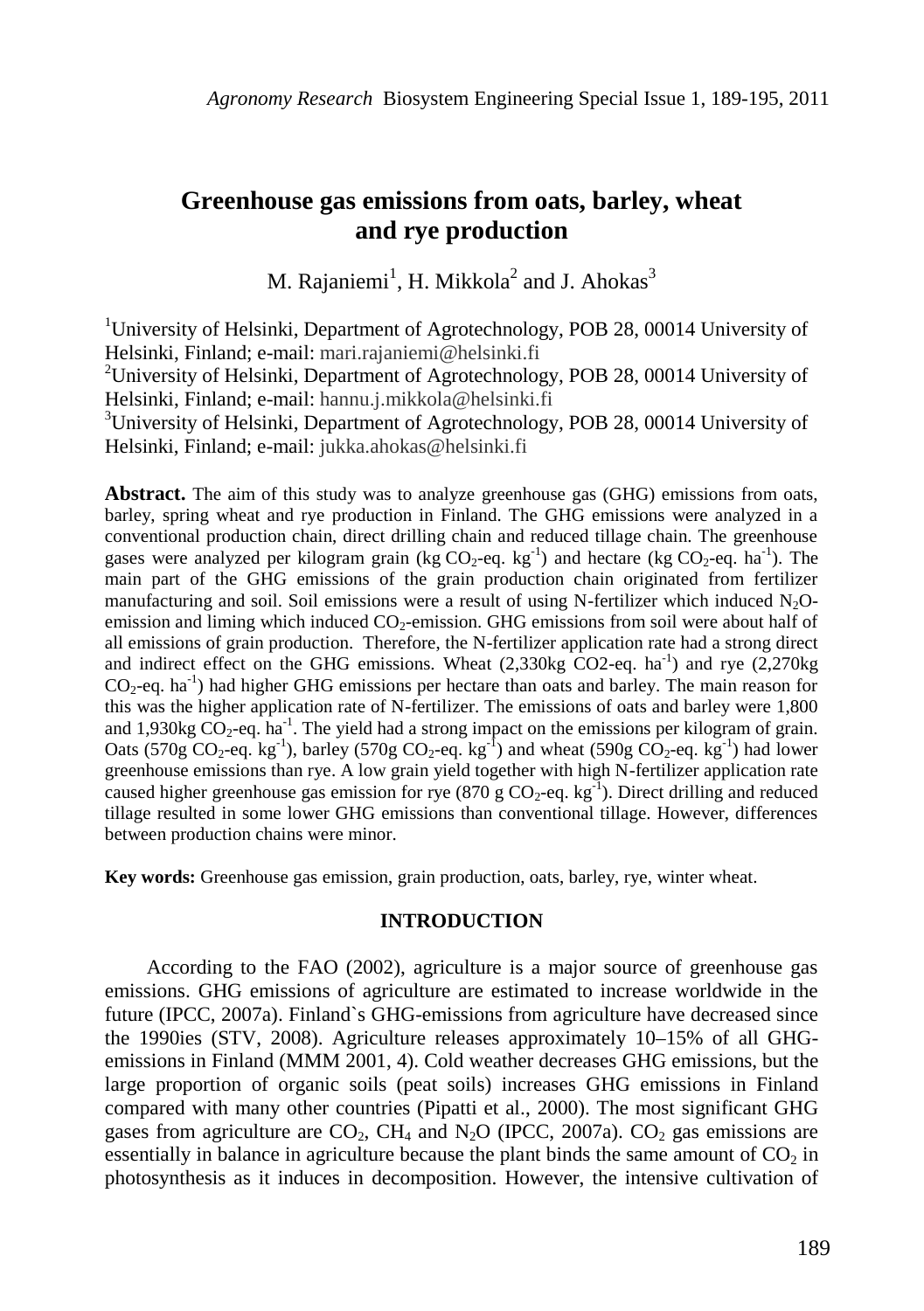soil, the use of fertilizers and liming increase  $CO<sub>2</sub>$  emissions. Animal husbandry and rice production are responsible for the  $CH<sub>2</sub>$  emissions. Fertilizers induce N<sub>2</sub>O emissions from soils indirectly (Pipatti et al., 2000; IPCC, 2007a).

GHG emissions from agriculture are not well known compared to other sectors. Especially  $CO_2$  and  $N_2O$  emissions from soil are badly known (MMM 2001). There are still many uncertainties in the estimations of greenhouse gas emissions. According to the IPCC (2007b), agricultural land is globally the most significant source of  $N_2O$ related to human activity. Emissions are not unambiguous, because for example liming induces  $CO<sub>2</sub>$  emission, but it also intensifies the N intake of plants and decreases demand for N-fertilizer. Besides the emission from the soil, agriculture also uses energy, such as fuel for machines and for manufacturing, in addition to using production inputs, such as fertilizers, which induces emissions (MMM, 2001).

The aim of this study was to analyze greenhouse gas emissions for oats, barley, spring wheat, and rye production in Finland. This study is based on the literature and the statistics of Finnish agriculture. Bernesson et al. (2006) have estimated GHG emissions from wheat production as a part of bioethanol production chain. In their studies the GHG emissions from wheat production were  $2,210$ kg CO<sub>2</sub> eq. ha<sup>-1</sup> (Bernesson et al., 2006). The results are almost the same as in this study. Wanhalinna (2010) has estimated GHG emissions of grain production as a part of carbon print of bread. GHG emissions for wheat were  $720g kg^{-1}$  and for rye 900g kg<sup>-1</sup>. Grain yields were almost the same as in this study. A reason for a little higher emission was a higher GHG coefficient for N-fertilizer.

# **MATERIALS AND METHODS**

#### **Greenhouse gas emissions**

Three main GHG gases were included in our study. These GHG gases were carbon dioxide (CO<sub>2</sub>), nitrous oxide (N<sub>2</sub>O), and methane (CH<sub>4</sub>). The following sources of GHG emissions were included in the analysis: emissions from the fuels of the machinery (from ploughing to transport to mill), emissions from soil and emissions from production and use of the fertilizers and the seeds. The GHG emissions caused by manufacturing and maintenance of machines were ignored in the calculations. Changes of carbon balance in soil were also ignored.

## **Production inputs**

GHG emissions were calculated for a conventional production chain, direct drilling chain and reduced tillage chain. Fuel consumption used in the analysis is the average of the figures given by different sources (Danfors, 1988; Kalk & Hulsbergen, 1999; Suomi et al., 2003; Rinaldi et al., 2005; McLaughin et al., 2008; ÖKL, 2009). For diesel fuel, the energy content of 36.3MJ  $I<sup>-1</sup>$  and GHG emission 98.48g CO<sup>2</sup> MJ<sub>fuel</sub><sup>-1</sup> was used in the calculations (Mäkinen et al., 2006).

Seed rate per hectare was 210kg for oats, 235kg for barley, 258kg for wheat and 155kg for rye. The seeding rate was 10% higher in direct drilling than in conventional production or reduced tillage. In this study, it is assumed that the seeds were produced at the same farm with the grain and the seed production process is similar to the grain production. The seeding rate used in the calculations was 30% higher than the actual seeding rate to compensate the losses occurred in the sorting of the seed.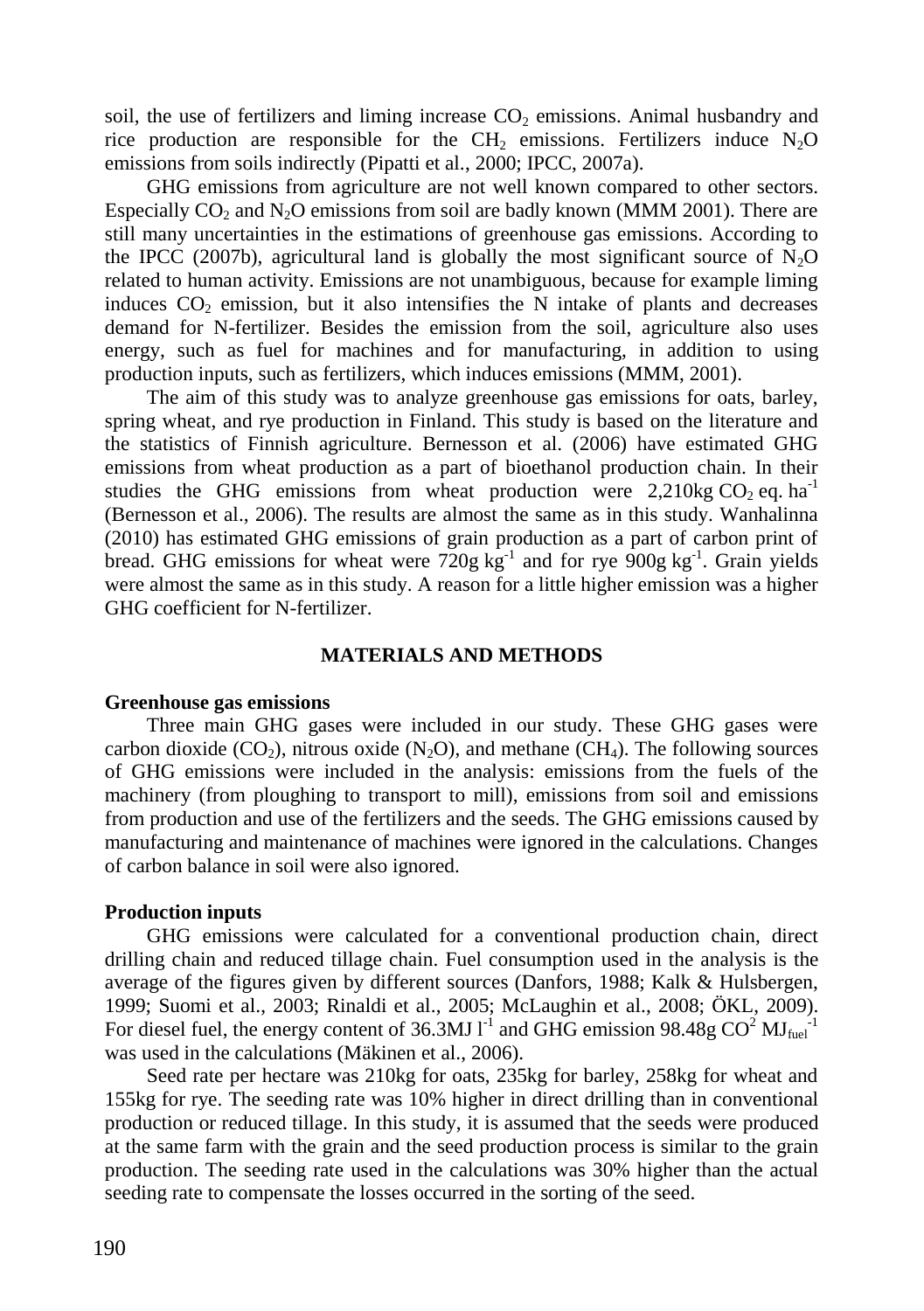Application rates of N-fertilizer were averages from ProAgria's (2010) data (Table 1). Fertilizers were chosen from the fertilizer selection Yara (2010), which is the market leader in Finland. In this study Yara Pellon Y3 (23-3-8) has been used for oats and barley, Yara Pellon Y2 (24-4-4) for wheat, and Yara Pellon Y1 (27-2-2.5) for rye. The GHG emissions used in the calculations were: 2.9kg  $CO_2$  eq kg<sup>-1</sup>, 0.71kg  $CO_2$ eq. kg<sup>-1</sup> P and 0.46kg CO<sub>2</sub> eq. kg<sup>-1</sup> K (Ahlgren et al., 2009). N-fertilizer manufacturing has decreased due to the new production technique of N-fertilizer. N<sub>2</sub>O-emission from soil was calculated using an IPCC (2007b) coefficient. It is estimated that 2.55% from N-fertilizer is converted to  $N_2O$  (Mäkinen et al., 2006).

Fields were limed in intervals in five years. The application rate of lime was  $4,000$ kg ha<sup>-1</sup>. In calculations the lime dose was distributed evenly for each year  $(800kg \text{ year}^{-1})$ . GHG emission released from the soil as a result of liming is estimated to be  $431\text{kg CO}^2$ -eq. t<sup>-1</sup> (Mäkinen et al., 2006).

The use of plant protection chemicals was  $2.5l$  ha<sup>-1</sup>. The GHG emission that is used in the calculations was 17.3kg  $CO_2$ -eq. kg<sup>-1</sup> (Edwards et al., 2006). Couch grass is usually a problem in direct drilling. This is why Glyphosate was used in direct drilling more often than in conventional farming.

Straw was left in the field. The average moisture content of the harvested grains was: oats 18.5%, barley 18.8%, spring wheat 20.5%, and rye 23.1%. Moisture contents were average values from Evira's quality grain research from the years 1999 to 2007. In this study, it was assumed that grain was dried in a hot air dryer to the moisture content of 14%. This is the minimal quality requirement for food grain.

Average distance from fields to the farm was 2.1km (Myyrä, 2001). In this study it was assumed that the average distance from the farm to the mill was 100km.

## **Grain yield**

In this study grain yields were  $3,157$ kg ha<sup>-1</sup> for oats,  $3,380$ kg ha<sup>-1</sup> for barley, 3,940kg ha<sup>-1</sup> for wheat, and 2,619kg ha<sup>-1</sup> for rye. The yield is assumed to be the same in all production chains. The yield of rye was calculated using N response function by Astover (2010). The yields of oats, barley and wheat were calculated using scaled N response function by Hilden et al. The yields used in the function were too high compared to the average yields in Finland. For that reason the function was scaled to equate the average Finnish yields. The grain yield has a strong impact on GHG emissions per kilogram of grain.

## **RESULTS AND DISCUSSION**

The main part of the greenhouse gases of grain production chain originated from fertilizer manufacturing and from the soil. Soil emissions resulted from N-fertilizer which induced  $N_2O$ -emissions and liming which induced  $CO_2$ -emissions. GHG emissions from the soil were about half of all the emissions of grain production chain. Therefore the application rate of fertilizer has an outstanding influence on the magnitude of GHG emissions per hectare.

GHG emissions were calculated per hectare and per produced grain kilograms. Wheat production chain and rye production chain had higher GHG emissions per hectare than oats and barley production chains (Table 1). Higher GHG emissions originated mainly from the higher application rate of the N-fertilizer (116kg ha<sup>-1</sup>). This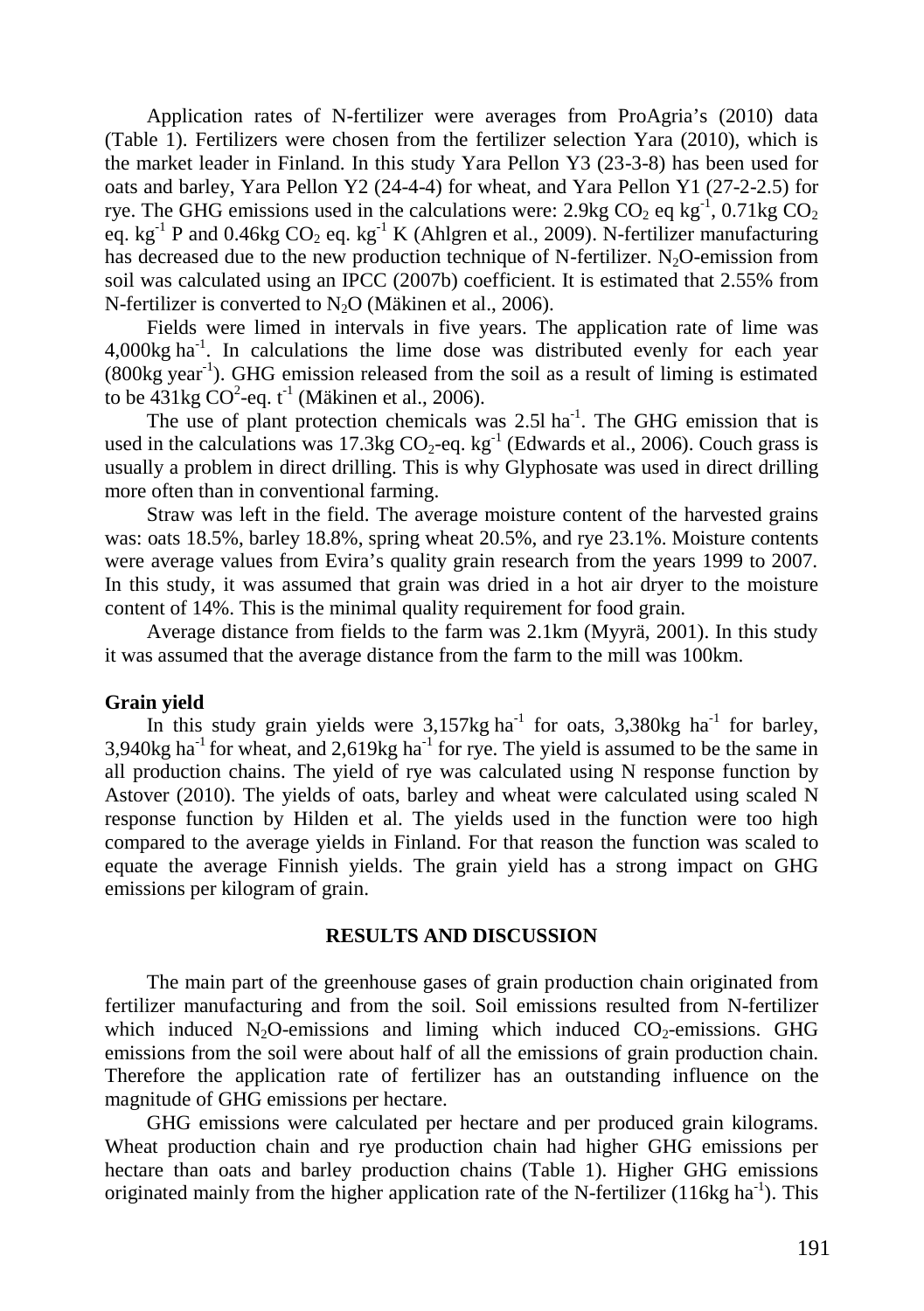higher use of N-fertilizer also induced  $N_2O$ -emission from soil indirectly. Oats had the lowest emissions due to low application rate of N-fertilizer. Differences of GHG emission between production chains were minor. GHG emissions were lower in direct drilling and reduced tillage than in conventional production chain. Ploughing was the main reason for higher emission in conventional production chain.

|        |                            |                                   | GHG-emissions per hectare (kg $CO_2$ -eq. ha <sup>-1</sup> ) |                    |                    |
|--------|----------------------------|-----------------------------------|--------------------------------------------------------------|--------------------|--------------------|
|        | Yield<br>$(kg0 hectare-1)$ | N-fertilizer<br>$(kg0 hectare-1)$ | Conventional<br>production                                   | Reduced<br>tillage | Direct<br>drilling |
| Oats   | 3,157                      | 77                                | 1,800                                                        | 1,720              | 1,720              |
| Barley | 3,380                      | 86                                | 1,930                                                        | 1,850              | 1,850              |
| Wheat  | 3.940                      | 116                               | 2,330                                                        | 2,250              | 2,250              |
| Rye    | 2.619                      | 116                               | 2,270                                                        | 2,190              | 2,190              |

**Table 1.** GHG emissions from conventional production chain, direct drilling chain and reduced tillage chain per hectare.

GHG emissions per kilogram grain were calculated by dividing the emissions per hectare by the grain yield per hectare. Rye production had higher GHG emissions per the produced kilograms of grain than oats, barley and wheat production chains (Table 2). The low yield of rye was the main reason for higher GHG emissions per kilogram. Oats, barley and wheat didn't have large differences between GHG emissions per kilos. Although wheat had the highest greenhouse gas emission per hectare, GHG emissions per kilograms were quite low due to the higher yield.

**Table 2.** GHG emissions from conventional production chain, direct drilling chain and reduced tillage chain per produced kilograms.

|               |                                            |                                   | GHG-emissions per hectare (kg $CO_2$ -eq. ha <sup>-1</sup> ) |                    |                    |
|---------------|--------------------------------------------|-----------------------------------|--------------------------------------------------------------|--------------------|--------------------|
|               | Yield<br>(kg <sub>1</sub> h <sub>1</sub> ) | N-fertilizer<br>$(kg0 hectare-1)$ | Conventional<br>production                                   | Reduced<br>tillage | Direct<br>drilling |
| Oats          | 3,157                                      | 77                                | 0.57                                                         | 0.54               | 0.54               |
| <b>Barley</b> | 3,380                                      | 86                                | 0.57                                                         | 0.55               | 0.55               |
| Wheat         | 3,940                                      | 116                               | 0.59                                                         | 0.57               | 0.57               |
| Rye           | 2,619                                      | 116                               | 0.87                                                         | 0.84               | 0.84               |

The application rate of the fertilizer and the grain yield had the biggest impact on GHG emissions. The grain yield had a strong impact on emissions per kilogram. If the grain yield increased by 20%, the amount of GHG emissions per produced grain kilos decreased by 23%. If the grain yield decreased by 20%, the GHG emissions per produced grain kilos increased by 16%. The yield has also an effect on the mass of the grain that had to be dried and transported. All other factors were held constant.

Changes in the application rate of fertilizer had a lower impact on emissions than on changes in the grain yield. If the application rate of fertilizer increased by 20%,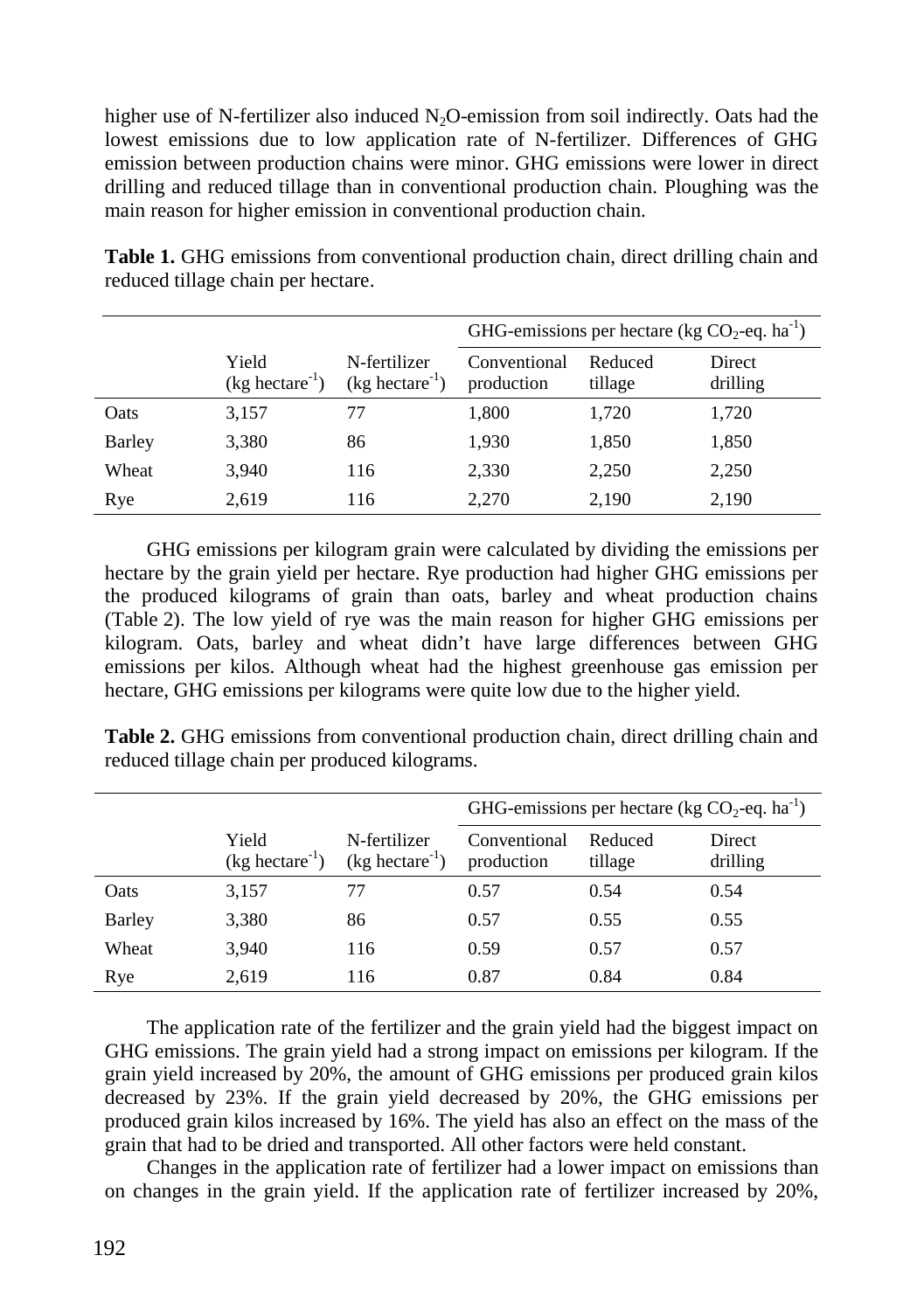GHG emissions per hectare increased by circa 10%. If the application rate of fertilizer decreased by 20%, GHG emissions per hectare decreased by circa 10%. Changes in the application rate of the fertilizer had an indirect effect on the emission from soil. All other factors were held constant.

# **CONCLUSIONS**

In this study, GHG emissions from oats, barley, spring wheat, and rye production in Finland were estimated. This study is based on the literature and the statistics of Finnish agriculture. GHG emissions from oats and barley production per hectare were lower than those from rye and wheat production. However, GHG emissions from oats, barley and wheat production per kilogram were lower than in rye production. Low grain yield and high application rate of fertilizers were the main reasons for higher GHG emissions for rye. The application rate of N fertilizer and the grain yields had the biggest effect on GHG emission per hectare or kilogram. However, greenhouse gas emissions from N-fertilizer manufacturing have decreased due to the new production technique of N-fertilizer. The result of GHG emission from grain production shows that there are no big differences between production chains.

**ACKNOWLEDGEMENT:** This study was made within the Energia akatemia-project financed by the Rural Development Programme for Mainland Finland 2007–2013.

# **REFERENCES**

- Ahlgren, S., Hansson, P-A., Kimming, M., Aronsson, P. & Lundkvist, H. 2009. *Greenhouse gas emissions from cultivation of agricultural crops for biofuels and production of biogas from manure.* Dnr SLU ua 12-4067/08. 52 pp. Available: http://ec.europa.eu/energy/renewables/transparency\_platform/doc/article\_19\_2/19\_2\_swe den\_en.pdf
- Astover, A. 2010. Nitrogen response function for rye. Personal communication. December 6, 2010.
- Bernesson, S., Nilsson, D. & Hansson, P-A. 2006. A limited LCA comparing large- and smallscale production of ethanol for heavy engines under Swedish conditions. *Biomass and bioenergy.* Volyme **30**. 46–57.
- Danfors, B. 1988. *Bränsleförbrukning och avverkning vid olika system för jordberabetning och sådd.* Jordbrukstekniska Institutet, meddelande nr 420. 85 pp.
- Edwards, R., Larivé, J.-F., Mathieu, V. & Rouveirolles, P. 2006. *Well-To-Wheels analysis of future automotive fuels and powertrains in the European context.* Well-To-Tank Report, Version 2b, May 2006.
- FAO 2002. *World Agriculture: towards 2015/2030.* Summary report. Food and agriculture organization of the United Nations. Rome. 97 pp.
- Hildén, M., Huhtala, A., Koikkalainen, K., Ojanen, M., Grönroos, J., Helin, J., Isolahti, M., Kaljonen, M., Kangas, A., Känkänen, H., Puustinen, M., Salo, T., Turtola E. & Uusitalo R. 2007. *Guidance in the restriction of nutrient emissions from agriculture on the basis of taxation.* Ympäristöministeriön raportteja 15/2007. 72 pp. (In Finnish)
- IPCC 2007a. *Climate Change 2007, Mitigation of Climate Change*. Working Group III*.* Metz, B., Davidson, O.R.., Bosch, P.R., Dave, R. & Meyer, L.A. (eds). Cambridge University